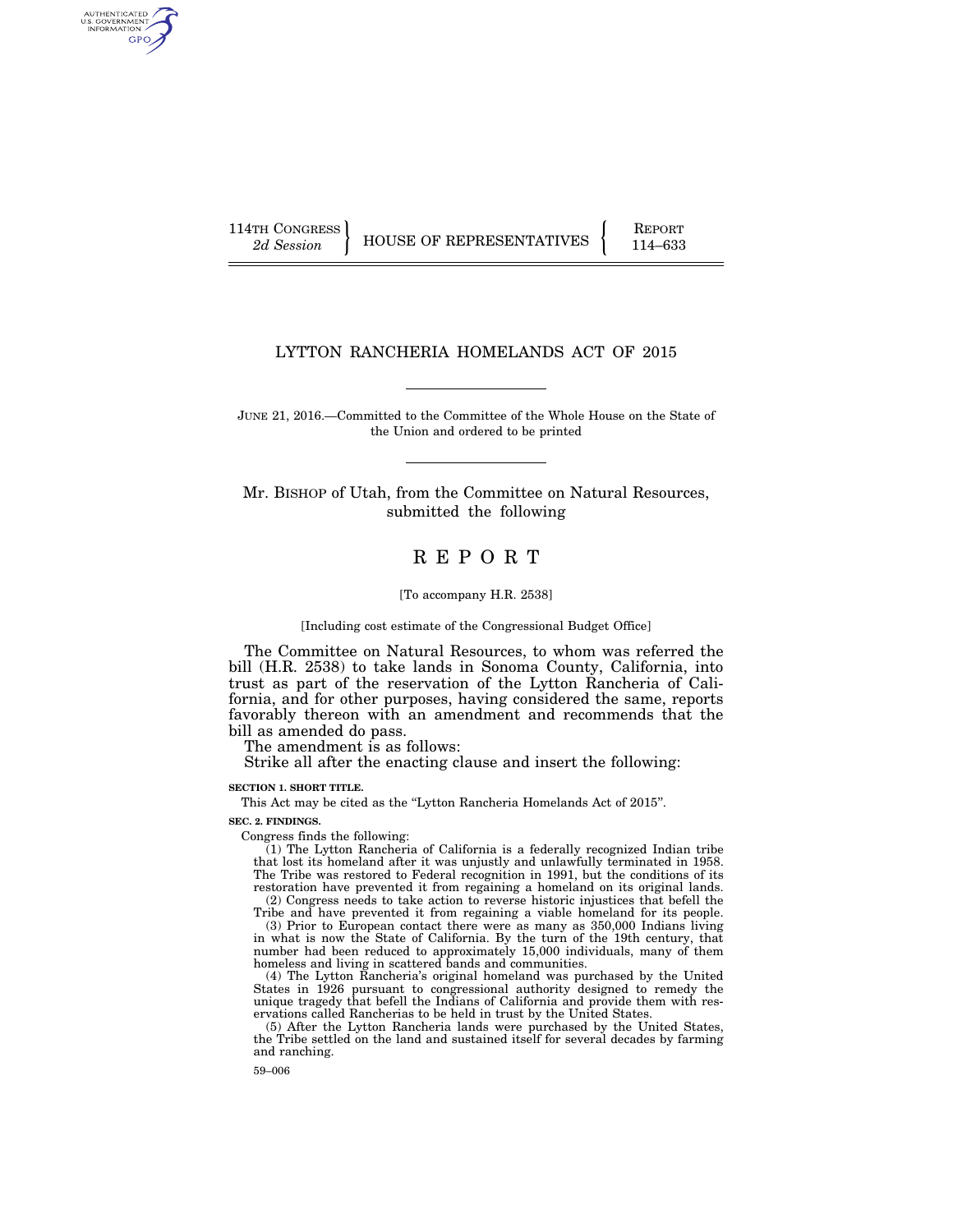(6) By the mid-1950s, Federal Indian policy had shifted back towards a policy of terminating Indian tribes. In 1958, Congress enacted the Rancheria Act of 1958 (72 Stat. 619), which slated 41 Rancherias in California, including the Lytton Rancheria, for termination after certain conditions were met.

(7) On August 1, 1961, the Lytton Rancheria was terminated by the Federal Government. This termination was illegal because the conditions for termination under the Rancheria Act had never been met. After termination was implemented, the Tribe lost its lands and was left without any means of supporting itself.

(8) In 1987, the Tribe joined three other tribes in a lawsuit against the United States challenging the illegal termination of their Rancherias. A Stipulated Judgment in the case, Scotts Valley Band of Pomo Indians of the Sugar Bowl Rancheria v. United States, No. C–86–3660 (N.D.Cal. March 22, 1991), restored the Lytton Rancheria to its status as a federally recognized Indian tribe.

(9) The Stipulated Judgment agreed that the Lytton Rancheria would have the ''individual and collective status and rights'' which it had prior to its termination and expressly contemplated the acquisition of trust lands for the Lytton Rancheria.

(10) The Stipulated Judgment contains provisions, included at the request of the local county governments and neighboring landowners, that prohibit the Lytton Rancheria from exercising its full Federal rights on its original homeland in the Alexander Valley.

(11) In 2000, approximately 9.5 acres of land in San Pablo, California, was placed in trust status for the Lytton Rancheria for economic development purposes.

(12) The Tribe has since acquired, from willing sellers at fair market value, property in Sonoma County near the Tribe's historic Rancheria. This property, which the Tribe holds in fee status, is suitable for a new homeland for the Tribe.

(13) On a portion of the land to be taken into trust, which portion totals approximately 124.12 acres, the Tribe plans to build housing for its members and governmental and community facilities.

(14) A portion of the land to be taken into trust is being used for viniculture, and the Tribe intends to develop more of the lands to be taken into trust for viniculture. The Tribe's investment in the ongoing viniculture operation has reinvigorated the vineyards, which are producing high-quality wines. The Tribe is operating its vineyards on a sustainable basis and is working toward certification of sustainability.

(15) No gaming shall be conducted on the lands to be taken into trust by this Act.

(16) No gaming shall be conducted on any lands taken into trust on behalf of the Tribe in Sonoma County after the date of the enactment of this Act north of a line that runs in a cardinal east and west direction from the point where Highway Route 12 crosses Highway 101 as they are physically on the ground and used for transportation on January 1, 2016, and extending to the furthest extent of Sonoma County.

(17) Any agreement, now or in the future, regarding gaming restrictions between Sonoma County and the Tribe will be effective without further review by the Bureau of Indian Affairs.

(18) By directing that these lands be taken into trust, the United States will ensure that the Lytton Rancheria will finally have a permanently protected homeland on which they can once again live communally and plan for future generations. This action is necessary to fully restore the Tribe to the status it had before it was wrongfully terminated in 1961.

(19) The Tribe and County of Sonoma have entered into a Memorandum of Agreement in which the County agrees to the lands in the County being taken into trust for the benefit of the Tribe in consideration for commitments made by the Tribe.

#### **SEC. 3. DEFINITIONS.**

For the purpose of this Act, the following definitions apply:

(1) COUNTY.—The term ''County'' means Sonoma County, California.

- (2) SECRETARY.—The term ''Secretary'' means the Secretary of the Interior.
- (3) TRIBE.—The term ''Tribe'' means the Lytton Rancheria of California.

#### **SEC. 4. LANDS TO BE TAKEN INTO TRUST.**

(a) IN GENERAL.—The land owned by the Tribe and generally depicted on the map titled "Lytton Fee Owned Property to be Taken into Trust" and dated May 1, 2015, is hereby taken into trust for the benefit of the Tribe, subject to valid existing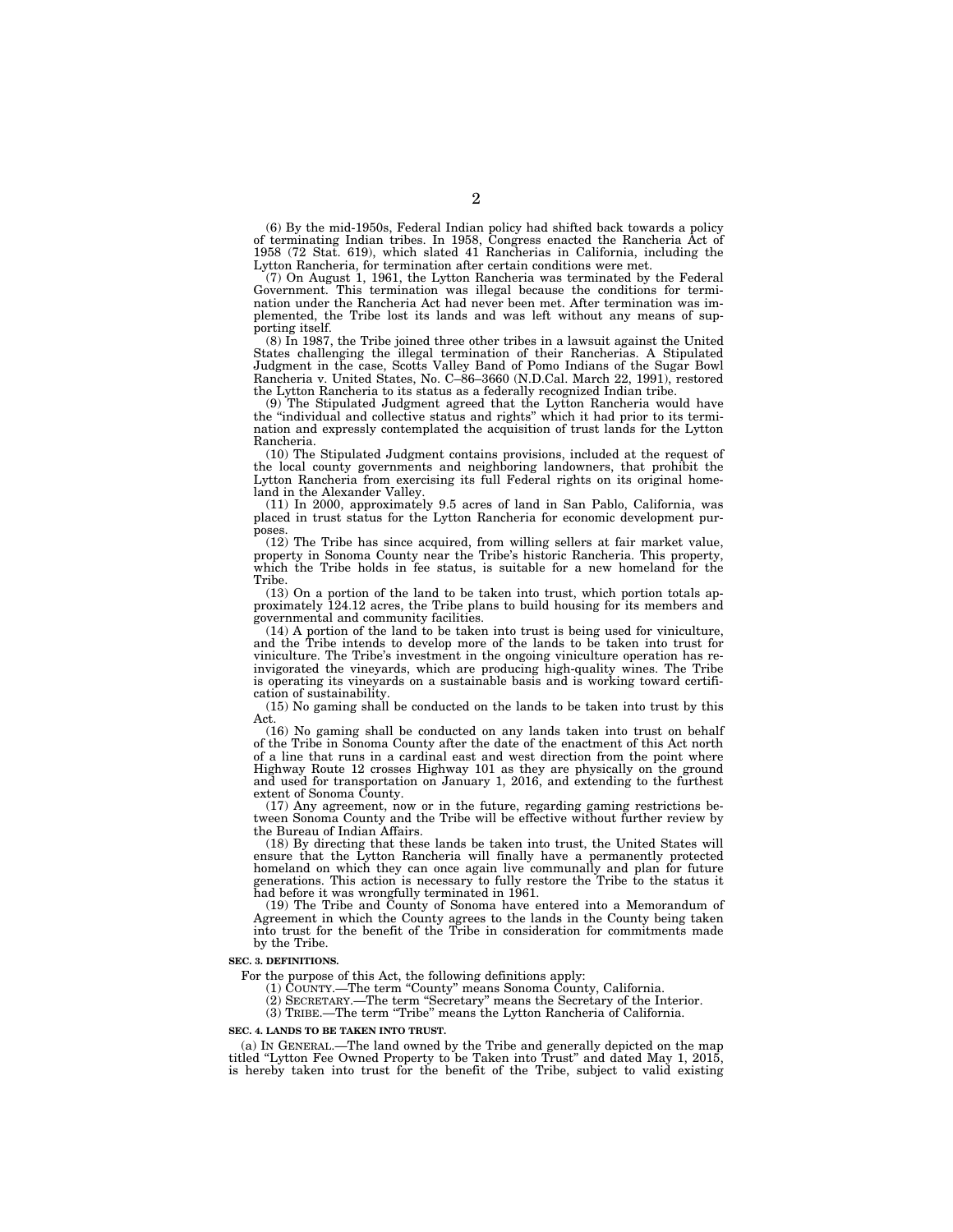rights, contracts, and management agreements related to easements and rights-ofway.

(b) LANDS TO BE MADE PART OF THE RESERVATION.—Lands taken into trust under subsection (a) shall be part of the Tribe's reservation and shall be administered in accordance with the laws and regulations generally applicable to property held in trust by the United States for an Indian tribe.

#### **SEC. 5. GAMING.**

(a) LANDS TAKEN INTO TRUST UNDER THIS ACT.—Lands taken into trust for the benefit of the Tribe under section 4 shall not be eligible for gaming under the Indian Gaming Regulatory Act (25 U.S.C. 2701 et seq.).

(b) OTHER LANDS TAKEN INTO TRUST.—

(1) TIME-LIMITED PROHIBITION.—Lands taken into trust for the benefit of the Tribe in Sonoma County after the date of the enactment of this Act shall not be eligible for gaming under the Indian Gaming Regulatory Act (25 U.S.C. 2710 et seq.) until after March 15, 2037.

(2) PERMANENT PROHIBITION.—Notwithstanding paragraph (1), lands located north of a line that runs in a cardinal east and west direction and is defined by California State Highway Route 12 as it crosses through Sonoma County at Highway 101 as they are physically on the ground and used for transportation on January 1, 2016, and extending to the furthest extent of Sonoma County shall not be eligible for gaming under the Indian Gaming Regulatory Act (25 U.S.C. 2710 et seq.).

#### **SEC. 6. APPLICABILITY OF CERTAIN LAW.**

Notwithstanding any other provision of law, the Memorandum of Agreement entered into by the Tribe and the County concerning taking land in the County into trust for the benefit of the Tribe, which was approved by the County Board of Supervisors on March 10, 2015, and any addenda and supplement thereto, is not subject to review or approval of the Secretary in order to be effective, including review or approval under section 2103 of the Revised Statutes (25 U.S.C. 81).

#### PURPOSE OF THE BILL

The purpose of H.R. 2538 is to take lands in Sonoma County, California, into trust as part of the reservation of the Lytton Rancheria of California.

### BACKGROUND AND NEED FOR LEGISLATION

The Lytton Rancheria is a tribe of approximately 270 enrolled members near the central California coast, with the tribal headquarters located in Santa Rosa, California. The original 50-acre Rancheria land, located approximately 20 miles north of Santa Rosa, was purchased and set aside by the United States in 1926 pursuant to the Landless and Homeless Indian Act. From the late 1930s to the late 1950s, the Rancheria was composed of two families and their descendants who moved to the 50-acre tract north of Healdsburg, California. In 1958, federal supervision of the Rancheria was terminated by an Act of Congress (Public Law 85– 671, 72 Stat. 619). This occurred in the context of the ''Termination Era'' when Congress determined to end its policy of recognizing tribes, holding their lands in federal trust, and supervising their efforts. Subsequently, title to the Rancheria land was transferred to individual members, who subsequently sold the land to non-Indians.

In 1987, aided by the California Indian Legal Services, the Lytton Rancheria joined as plaintiffs in a lawsuit against the United States challenging the Congressional termination. In 1991, the U.S. District Court for Northern California approved a settlement negotiated between the federal government and a number of terminated Rancherias under which the government would recog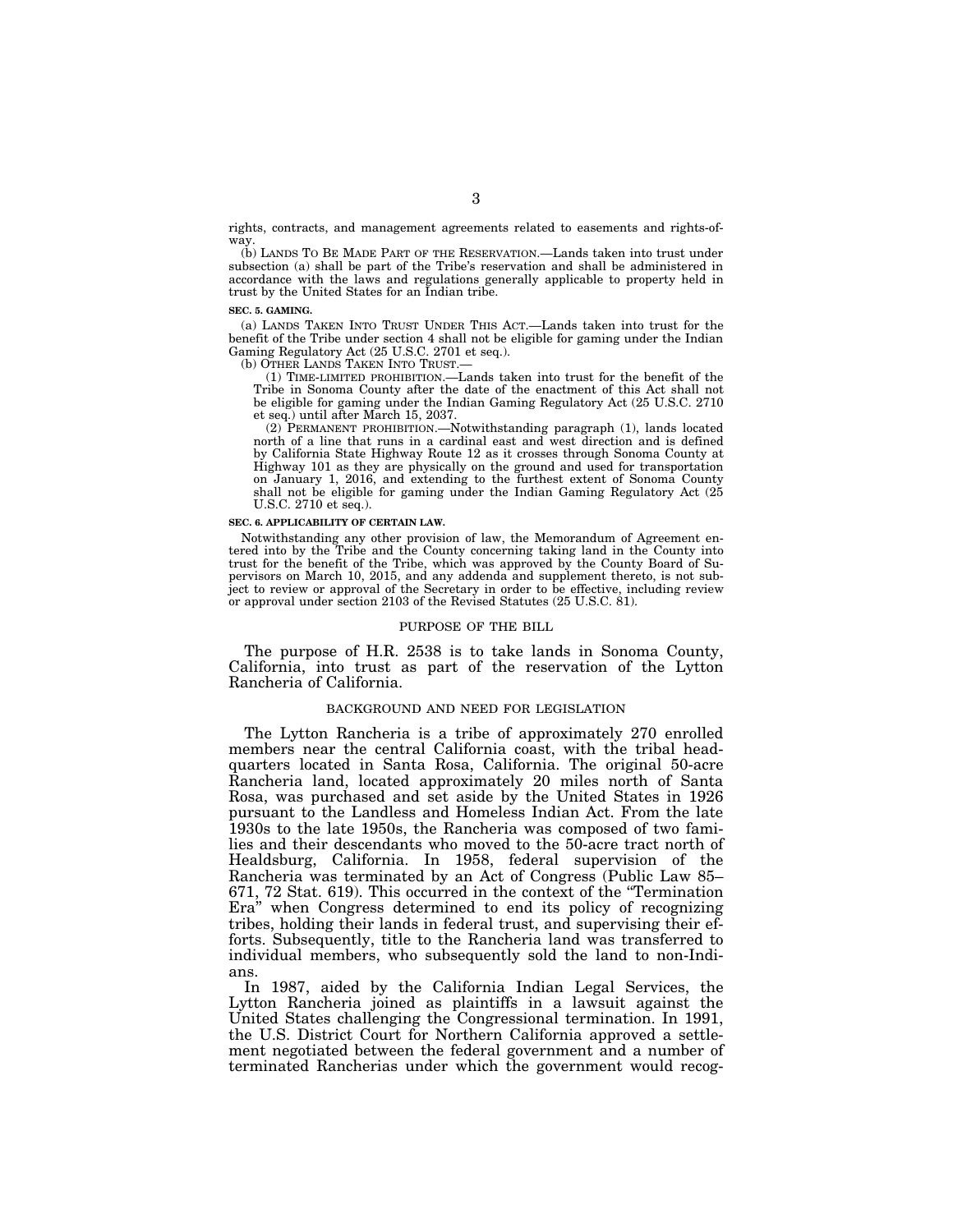nize the Rancherias as tribes.1 The settlement did not restore the original Lytton Rancheria property in Healdsburg, California, to the Rancheria or otherwise provide any land. The court did, however, recognize that the federal government and the Rancheria agreed that future lands could be placed in federal trust for the Rancheria within Sonoma County.<sup>2</sup> At the insistence of Sonoma County, restrictions were placed on land acquired by the Lytton Rancheria in Alexander Valley and within the original Rancheria boundaries. These restrictions included a use requirement consistent with the Sonoma County General Plan within the original Rancheria boundary.3 Additionally, gambling was expressly prohibited on lands within the exterior boundaries of the original Rancheria lands in Alexander Valley.4

In the final days of the 106th Congress, the Omnibus Indian Advancement Act, was enacted (Public Law 106–568). One provision in the Act required the Secretary of the Interior to acquire title to a 9.5 acre parcel of land housing the Casino San Pablo cardroom, located approximately 60 miles south of the Lytton Rancheria tribal headquarters, in San Pablo (Contra Costa County), California, in trust for the benefit of the Lytton Rancheria. The Act further provided that ''[s]uch land shall be deemed to have been held in trust and part of the reservation of the Rancheria prior to October 17, 1988.'' 5

The effect of backdating the trust acquisition was to grant the Tribe the right to operate a casino pursuant to the Indian Gaming Regulatory Act (25 U.S.C. 2701). The Tribe converted the Casino San Pablo cardroom into a class II casino. In 2004, the Tribe negotiated a class III gaming compact with the Governor of California; however the California Legislature never ratified the compact due to strong local concerns. In 2009, with the strong support of local officials, a bill to place restrictions on the San Pablo casino passed the U.S. Senate (S. 338, 111th Congress).

In recent years, the Tribe has used revenues from its casino to purchase a number of parcels adjacent to the city limits of the town of Windsor, California, in Sonoma County. The town of Windsor is approximately 10 miles from the tribal headquarters in Santa Rosa, California.

In 2009, the Tribe applied to the Department of the Interior to place title to approximately 127 acres of lands acquired in this area in trust. The application is still pending with the Department of the Interior. The Tribe has testified that it intends to use a portion of the lands for tribal housing, while the rest would support a diverse range of economic development including plans for a future resort and winery. Land held in trust for a tribe is not subject to local and state taxation and regulation, including zoning laws.

H.R. 2538 would place approximately 511 acres of non-contiguous parcels of land owned by the Rancheria in trust, subject to valid and existing rights, contracts, and management agreements. Under the bill, gaming under the Indian Gaming Regulatory Act would be prohibited on these lands.

<sup>&</sup>lt;sup>1</sup> Scotts Valley Band of Pomo Indians of the Sugar Bowl Rancheria v. United States. No. C–<br>86–3660 (N.D. Cal. 1991), at 3.<br><sup>2</sup>*Id.* at 4.

<sup>&</sup>lt;sup>3</sup>*Id.* at 5 and Exhibit B. <sup>4</sup>*Id.* at 5 and Exhibit C. 5 *Id.* at Section 819.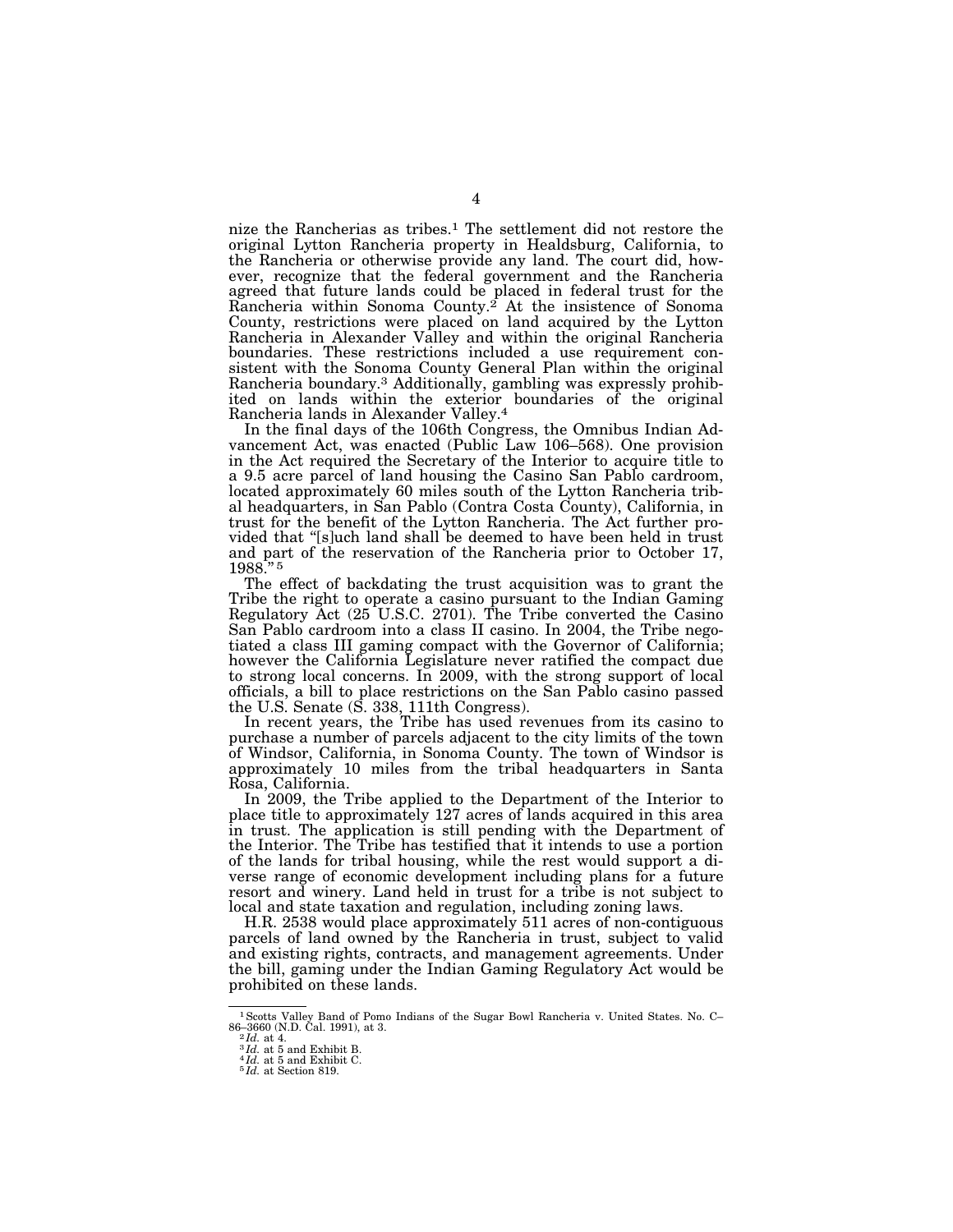Additionally, the Memorandum of Agreement (MOA) dated March 10, 2015, entered into between the Tribe and Sonoma County concerning the taking of land into trust, would not be subject to review or approval by the Secretary of the Interior. The MOA between the Tribe and Sonoma County outlines commitments and procedures to mitigate impacts of economic development activities by the Tribe. Activities contemplated include a residential development project of 147 residential units and a winery and/or resort. Also outlined in the document is an agreement that the Tribe will pay \$6.1 million for one-time impacts on the County and pay 30 percent of the property taxes on the lands thereafter. The County additionally agrees to not oppose or issue negative comments on the Tribe's efforts to seek additional trust lands in the future, through the administrative or legislative process. The MOA is binding for 22 years.

Lastly, the Natural Resources Committee has received a relatively large number of communications from the residents of Windsor, California, in opposition to the bill.<sup>6</sup>

#### COMMITTEE ACTION

H.R. 2538 was introduced on May 21, 2015, by Congressman Jared Huffman (D–CA). The bill was referred to the Committee on Natural Resources, and within the Committee to the Subcommittee on Indian, Insular and Alaska Native Affairs. On June 17, 2015, the Subcommittee held a hearing on the bill. On February 2, 2016, the Natural Resources Committee met to consider the bill. The Subcommittee was discharged by unanimous consent. Congressman Jared Huffman offered an amendment designated 132; it was adopted by unanimous consent. No additional amendments were offered, and the bill, as amended, was ordered favorably reported to the House of Representatives by unanimous consent on February 3, 2016.

#### COMMITTEE OVERSIGHT FINDINGS AND RECOMMENDATIONS

Regarding clause  $2(b)(1)$  of rule X and clause  $3(c)(1)$  of rule XIII of the Rules of the House of Representatives, the Committee on Natural Resources' oversight findings and recommendations are reflected in the body of this report.

### COMPLIANCE WITH HOUSE RULE XIII

1. Cost of Legislation. Clause 3(d)(1) of rule XIII of the Rules of the House of Representatives requires an estimate and a comparison by the Committee of the costs which would be incurred in carrying out this bill. However, clause  $3(d)(2)(B)$  of that rule provides that this requirement does not apply when the Committee has included in its report a timely submitted cost estimate of the bill prepared by the Director of the Congressional Budget Office under section 402 of the Congressional Budget Act of 1974. Under clause 3(c)(3) of rule XIII of the Rules of the House of Representatives and section 403 of the Congressional Budget Act of 1974, the Com-

<sup>&</sup>lt;sup>6</sup> Rep. Jared Huffman surprised at opposition to Lytton tribe's plans near Windsor. The Press Democrat. August 28, 2015. *http://www.pressdemocrat.com/news/4398626-181/rep-jared-huffman-surprised-at?artslide=0.*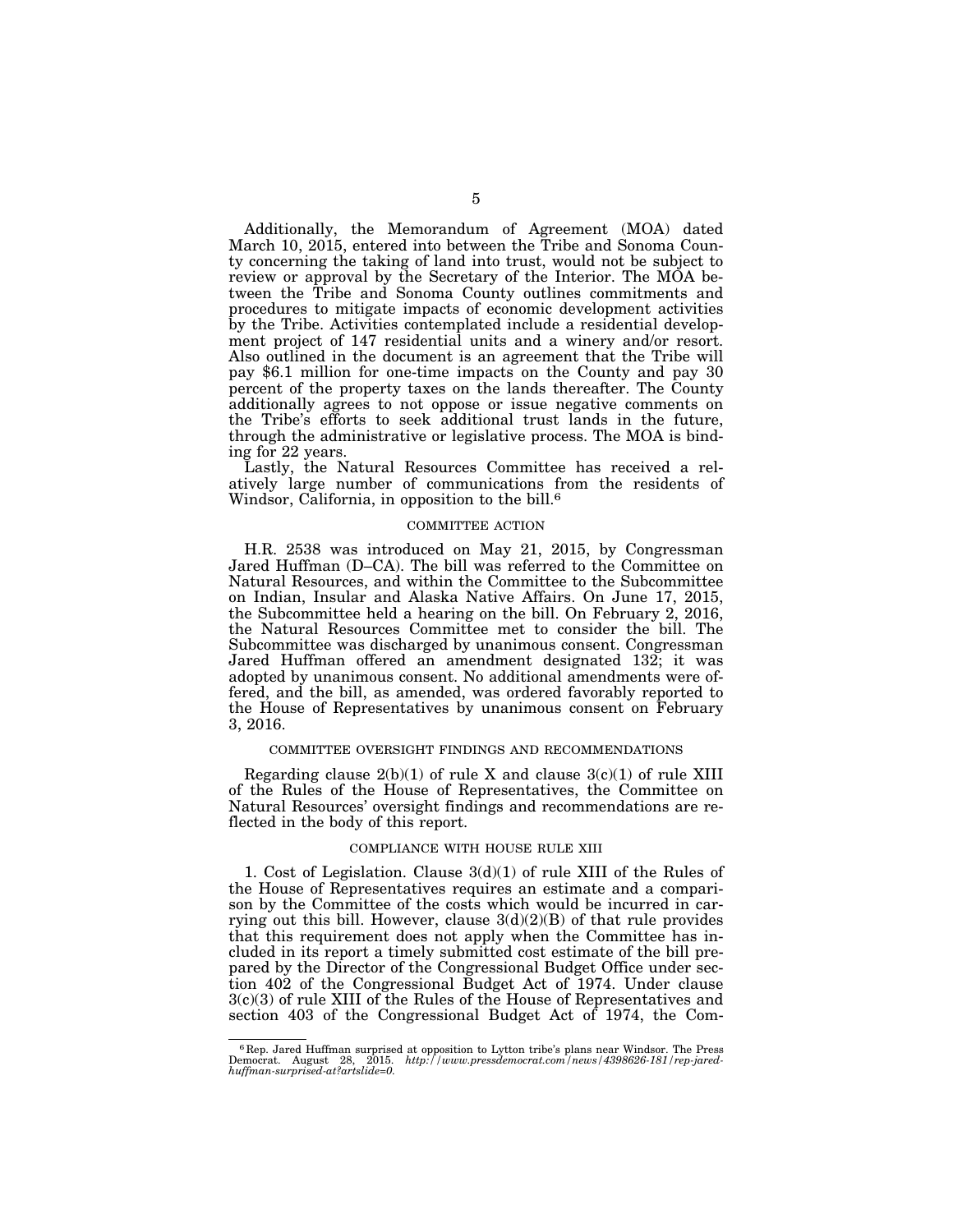mittee has received the following cost estimate for this bill from the Director of the Congressional Budget Office:

### *H.R. 2538—Lytton Rancheria Homelands Act of 2015*

H.R. 2538 would take into trust, for the benefit of the Lytton Rancheria of California, a federally recognized Indian tribe, certain lands located in the County of Sonoma, California. The bill would specify certain prohibitions on gaming on the affected land, consistent with an existing memorandum of understanding between the tribe and the County of Sonoma.

Based on information from the Bureau of Indian Affairs, CBO estimates that implementing H.R. 2538 would have no significant effect on the federal budget. CBO estimates that any change in the agency's administrative costs under the bill, which would be subject to appropriation, would not exceed \$500,000 annually. Because enacting H.R. 2538 would not affect direct spending or revenues, payas-you-go procedures do not apply.

CBO estimates that enacting H.R. 2538 would not increase net direct spending or on-budget deficits in any of the four consecutive 10-year periods beginning in 2027.

H.R. 2538 would impose an intergovernmental mandate, as defined in the Unfunded Mandates Reform Act (UMRA), by preempting the authority of state and local governments to tax land taken into trust for the Lytton Rancheria. CBO estimates the costs of the mandate would not exceed the threshold established in UMRA (\$77 million in 2016, adjusted annually for inflation).

H.R. 2538 contains no private-sector mandates as defined in **UMRA** 

The CBO staff contacts for this estimate are Megan Carroll (for federal costs) and Rachel Austin (for intergovernmental mandates). The estimate was approved by H. Samuel Papenfuss, Deputy Assistant Director for Budget Analysis.

2. Section 308(a) of Congressional Budget Act. As required by clause  $3(c)(2)$  of rule XIII of the Rules of the House of Representatives and section 308(a) of the Congressional Budget Act of 1974, this bill does not contain any new budget authority, credit authority, or an increase or decrease in revenues or tax expenditures. The Congressional Budget Office estimates that implementing the bill ''would have no significant effect on the federal budget''.

3. General Performance Goals and Objectives. As required by clause  $3(c)(4)$  of rule XIII, the general performance goal or objective of this bill is to take lands in Sonoma County, California, into trust as part of the reservation of the Lytton Rancheria of California.

#### EARMARK STATEMENT

This bill does not contain any Congressional earmarks, limited tax benefits, or limited tariff benefits as defined under clause 9(e),  $9(f)$ , and  $9(g)$  of rule XXI of the Rules of the House of Representatives.

#### COMPLIANCE WITH PUBLIC LAW 104–4

This bill contains no unfunded mandate as defined by Public Law 104–4.